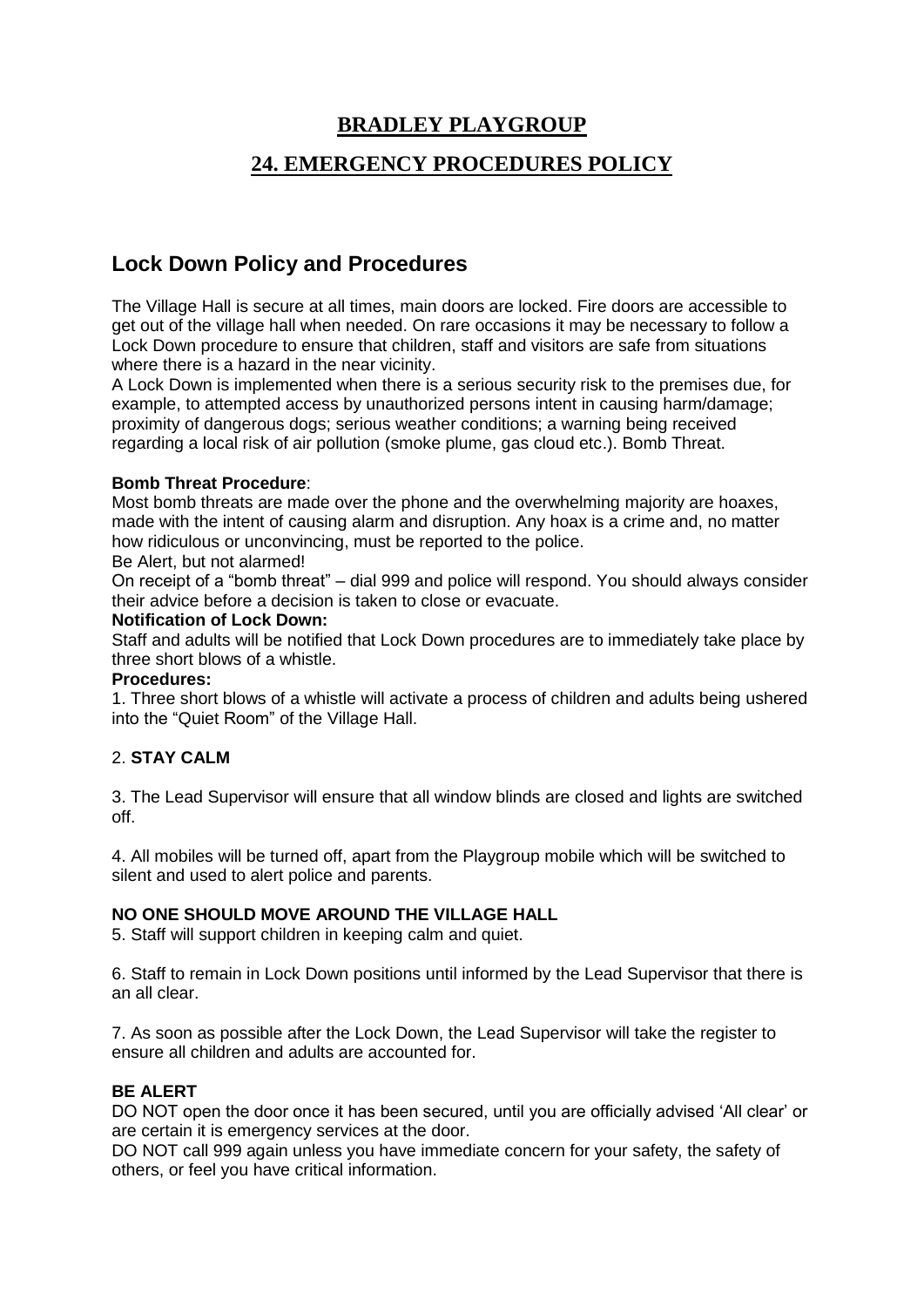#### **Communication with Parents**

If necessary, parents will be notified as soon as it is practical to do so via telephone. Message to Parents:

Due to an incident we have been advised by the emergency services to secure the Village Hall and stay put until we are given the 'all clear'.

Please do not attempt to collect your child until it is safe to do so. We will let you know as soon as we are able when that is likely to be. In the meantime, we need to keep our telephone lines clear and would appreciate your cooperation in not calling unless it is absolutely vital that you speak to us.

• Depending of the type and severity of the incident, parents will be asked NOT to collect their children from the setting as it may put them and their child at risk.

- Playgroup children will not be released to parents during a Lock Down.
- Parents will be asked not to call the playgroup mobile as this may tie up emergency lines.

• If the end of the session is extended due to the Lockdown, parents will be notified and will receive information about the time and place the children can be picked up from Playgroup staff or the emergency services.

• A letter to parents will be sent home as soon as possible following any serious incident, to inform parents of context of Lock Down and to encourage parents to reinforce with their children the importance of the following procedures in these very rare circumstances.

#### **Lock Down Drills:**

Lock Down practices will take place a minimum of once per term to ensure everyone knows exactly what to do in a situation. Monitoring of practices will take place and debriefed to staff so improvements, if necessary, can be made.

# **Fire Safety and Emergency Evacuation:**

We ensure our premises present no risk of fire by ensuring the highest possible standard of fire precautions. The Lead Supervisor and staff are familiar with the current legal requirements. Where necessary we seek the advice of a competent person, such as the local Fire Officer, or Fire Safety Consultant.

#### **Procedures**

- The basis of fire safety is Risk Assessment. This is carried out by a 'competent person'.
- **The Health and Safety Officer is Amy Cheetham.**
- Fire doors are clearly marked, never obstructed and easily opened from the inside.

Smoke detectors/alarms and fire fighting appliances that conform to BSEN standards are fitted in appropriate high risk areas of the building and are checked as specified by the manufacturer.

- **The Fire Drill evacuation procedures are:**
- **-** displayed in the premises;

**-** explained to new members of staff, volunteers and parents and practised regularly once a term or when a new child starts.

▪ Records are kept of fire drills and the servicing of fire safety equipment and PAT testing.